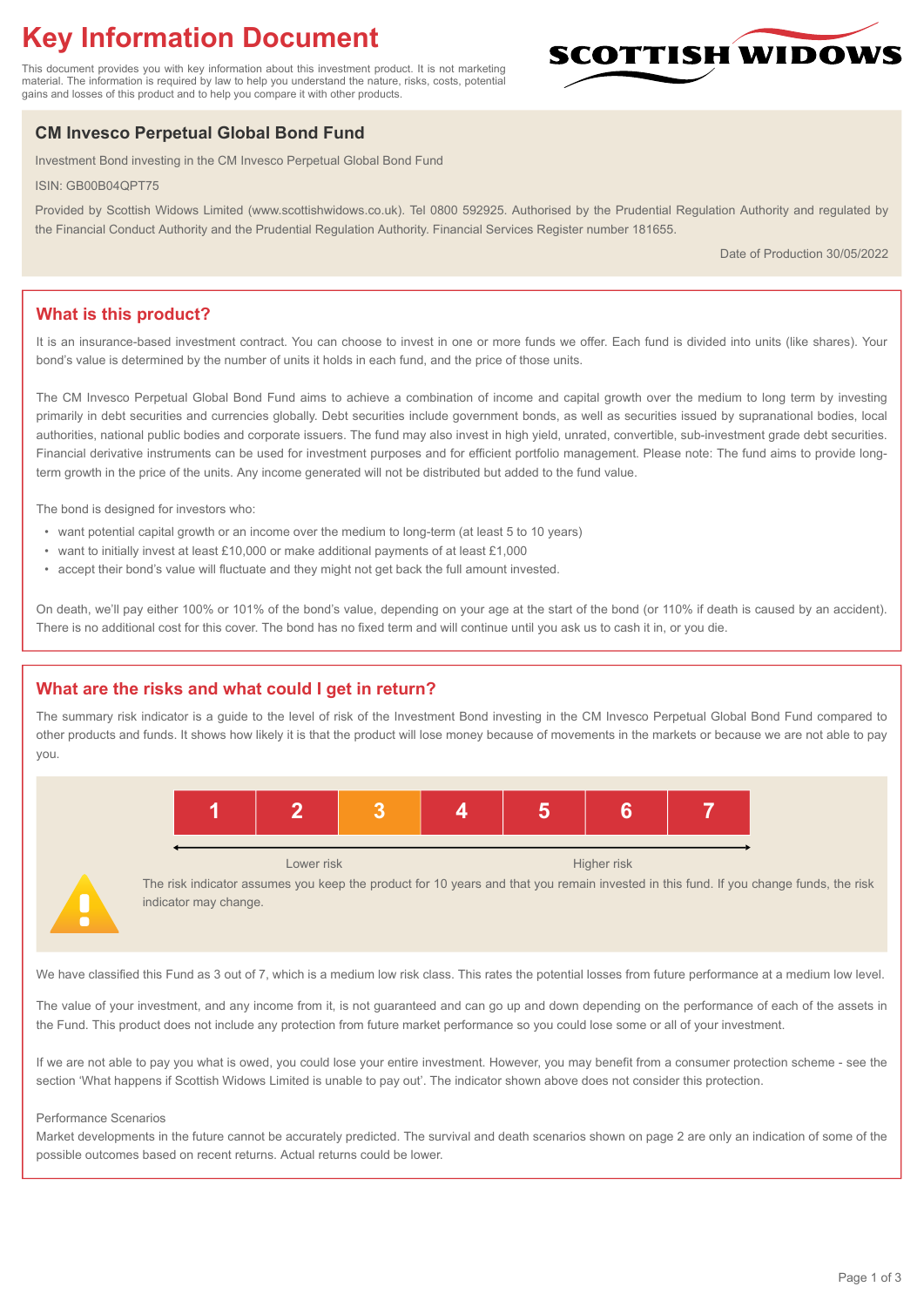

#### **What are the risks and what could I get in return? (continued)**

This table shows the money you could get back over the next 10 years, under different scenarios, assuming that you invest £10,000. The figures below assume no withdrawals are taken and do not allow for any Large Fund Bonus which may apply. The scenarios shown illustrate how your investment could perform. You can compare them with the scenarios of other products. The scenarios presented are an estimate of future performance based on evidence from the past on how the value of this investment varies, and are not an exact indicator. What you get will vary depending on how the market performs and how long you keep the investment. The stress scenario shows what you might get back in extreme market circumstances, and it does not take into account the situation where we are not able to pay you. The death scenario assumes investments perform in line with the moderate scenario.

The figures shown include all the costs of the product itself, but may not include all the costs that you pay to your adviser. The figures do not take into account your personal tax situation, which may also affect how much you get back. Before deciding to invest, you should read the Additional Information Document for more information on the risks and what you might get back. See page 2 for information on how the performance scenarios are calculated.

| <b>Investment £10,000</b> |                                                    |           |          |                                             |  |  |
|---------------------------|----------------------------------------------------|-----------|----------|---------------------------------------------|--|--|
|                           |                                                    | 1 year    | 5 years  | 10 years<br>(Recommended<br>holding period) |  |  |
| <b>Survival Scenarios</b> |                                                    |           |          |                                             |  |  |
| <b>Stress scenario</b>    | £6,611<br>What you might get back after costs      |           | £7,251   | £6,299                                      |  |  |
|                           | Average return each year                           | $-33.89%$ | $-6.23%$ | $-4.52%$                                    |  |  |
| Unfavourable scenario     | What you might get back after costs<br>£9,128      |           | £8.012   | £7,143                                      |  |  |
|                           | Average return each year                           | $-8.72%$  | $-4.34%$ | $-3.31%$                                    |  |  |
| Moderate scenario         | What you might get back after costs<br>£9,866      |           | £9,532   | £9,131                                      |  |  |
|                           | Average return each year                           | $-1.34%$  | $-0.95%$ | $-0.90\%$                                   |  |  |
| Favourable scenario       | What you might get back after costs                | £10,660   | £11,337  | £11,670                                     |  |  |
|                           | Average return each year                           | 6.60%     | 2.54%    | 1.56%                                       |  |  |
| <b>Death scenarios</b>    |                                                    |           |          |                                             |  |  |
| Insured event             | What your beneficiaries might get back after costs | £9,965    | £9.628   | £9,223                                      |  |  |

#### **What happens if Scottish Widows is unable to pay out?**

Your Plan is fully covered by the Financial Services Compensation Scheme. More information about compensation arrangements is available from the Financial Services Compensation Scheme, who can be contacted on 0800 678 1100 or 0207 741 4100 or via their website at www.fscs.org.uk

#### **What are the costs?**

The Reduction in Yield (RIY) shows what impact the total costs you pay will have on the investment return you might get. The total costs take into account one-off, ongoing and incidental costs. The amounts shown here are the cumulative costs of the product itself, for three different holding periods. The monetary figures shown assume you invest £10,000 and investments perform in line with the moderate scenario. The figures are estimates and may change in the future. The person selling you or advising you about this product may charge you other costs. If so, this person will provide you with information about these costs, and show you the impact that all costs will have on your investment over time.

| Investment £10,000              |                             |                              |                            |  |  |  |
|---------------------------------|-----------------------------|------------------------------|----------------------------|--|--|--|
| <b>Scenarios</b>                | If you cash in after 1 year | If you cash in after 5 years | If you cash in at 10 years |  |  |  |
| Total costs                     | £226                        | £887                         | £1,619                     |  |  |  |
| Impact on return (RIY) per year | 2.29%                       | 1.89%                        | 1.84%                      |  |  |  |